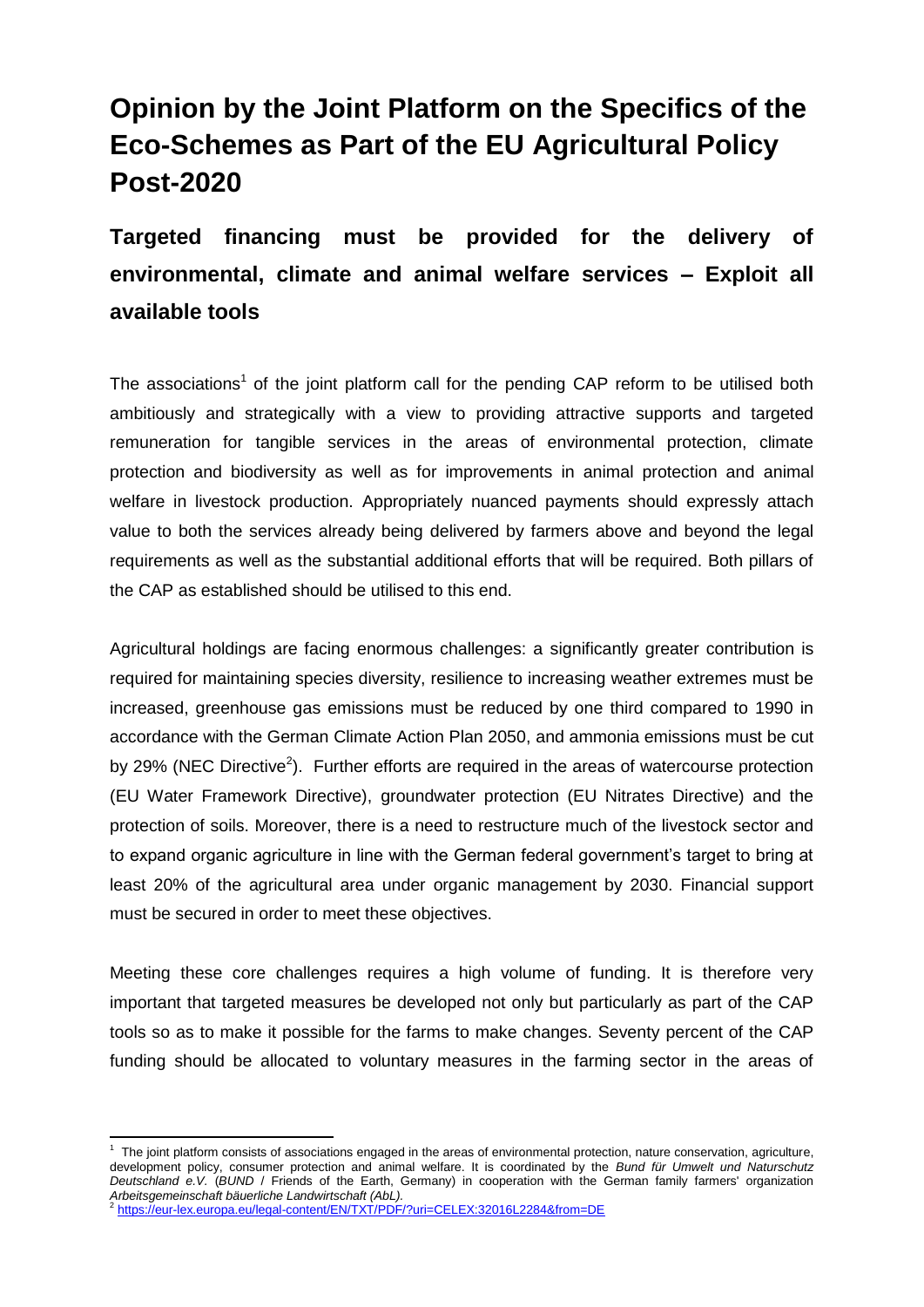environmental protection, climate change mitigation and animal welfare. All elements of the so-called new "green architecture" must be effectively and efficiently utilised to this end:

- 1. Expanded conditionality: Ambitious minimum requirements must safeguard a fullcoverage minimum level of management standards going beyond statutory requirements (inclusive of the maintenance of permanent grassland, minimum crop rotations and a minimum proportion of ecological focus areas).
- 2. Eco-schemes in Pillar 1 (direct payments) must provide positive income-generating incentives encouraging a maximum diversity of additional ambitious ecological services. A minimum of 30% of the Pillar 1 funds should be made available for ecoschemes at the start of the funding period.
- 3. More specific measures should be offered as part of the rural development support programmes (Pillar 2), e.g. measures in relation to animal welfare services, support for organic farming, contractual conservation management agreements, protection of herds and flocks against predators, and accompanying measures for peatland protection (climate change mitigation). Here too, the platform associations are calling for an increased budget compared to the status quo.

### **1. Understanding eco-schemes as a major opportunity**

In the following we will specifically address the eco-schemes:

The associations call for this proposed new targeted support for environmental protection and climate change mitigation under Pillar 1 to be understood as a major opportunity and for as many farms as possible to be encouraged to participate. These provisions offer the opportunity for farmers to be remunerated for tangible societal services in a simple and targeted manner while also helping to generate income. A compulsory use of funds must be set out in European law and appropriately funded so as to reach the maximum possible number of farm holdings.

The binding introduction of this instrument in all EU member states would therefore be desirable and should be combined with adequate minimum funding appropriations under EU law. The platform associations propose that 30% of Pillar 1 funding should be made available for eco-schemes at the beginning of the funding period (followed by a year-on-year increase of the percentage share). Animal welfare services (non-investment) should also be included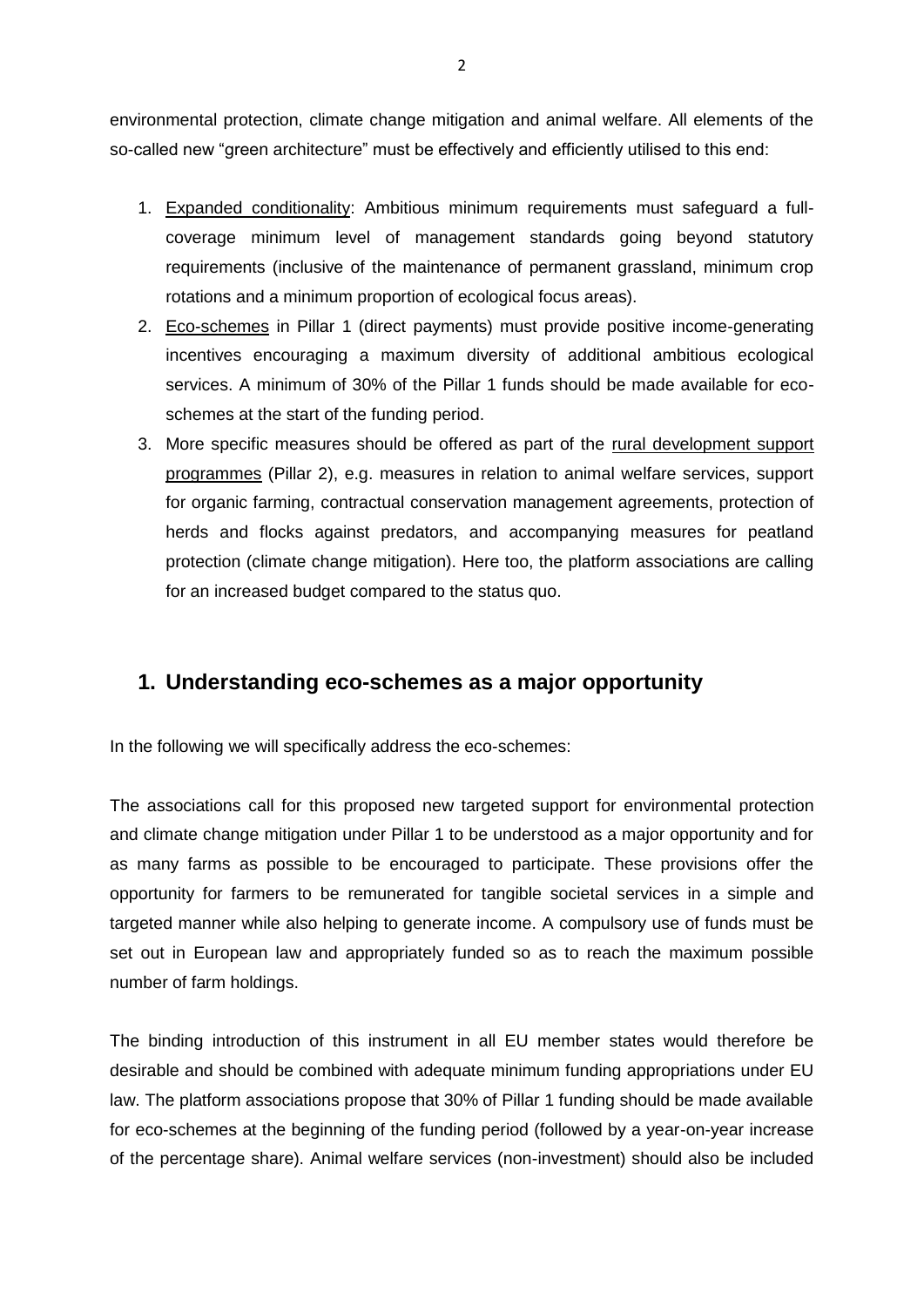as eligible measures, both in the EU Regulation<sup>3</sup> and in national implementation. Moreover, premia for ambitious eco-schemes should be excluded from capping and degressivity<sup>4</sup>.

### **2. Measures unsuitable for eco-schemes**

The design of the ecological focus area scheme in the current funding period has proved insufficient for maintaining biodiversity and has very clearly demonstrated $5$  that it is as important to describe suitable measures as it is to name those that are unsuitable. It is the view of the platform associations that the following measures are not suitable as ecoschemes:

- Minimum tillage, as it may result in increased crop pesticide usage and achieves vertical carbon fluxes only in the topsoil layer.
- Production of biomass plants, as it does not make any appreciable contribution to improving the carbon footprint and as it generates additional competition for the use of agricultural land. Basically, the same also holds true for crops grown for material use.
- Compensatory allowance and support for less-favoured areas, unless they have an ecological raison d'etre.
- Precision farming, as technology *per se* should not be funded, but observable positive outcomes for the environment and the climate.

## **3. Suitable measures for eco-schemes**

The associations are of the opinion that the measures set out below would be suitable as eco-schemes. The level of the premia to be calculated for these schemes should be governed by the benefits they deliver for the environment, climate and animal welfare and by the degree to which they contribute to meeting the objectives of the CAP Strategic Plan. The greater the benefits for the environment, climate and animal welfare, the higher should be the annual per hectare premium. The associations advocate uniform levels of premia throughout Germany and a positive impact on incomes ("incentive"). Suitable measures include:

 Extensive grassland management with no grassland to cropland conversion, no applications of pesticides and mineral fertilisers, and highly restricted applications of

<sup>1</sup> Addition to Article 28 so as to read "Schemes for the climate, the environment and animal welfare"

 $4$  Pursuant to Article 15 of the Commission proposal for a Regulation for a CAP Strategic Plan, COM(2018) 392final.

<sup>&</sup>lt;sup>5</sup> Here we imply the disproportionate use of catch crops and leguminous crops as EFAs.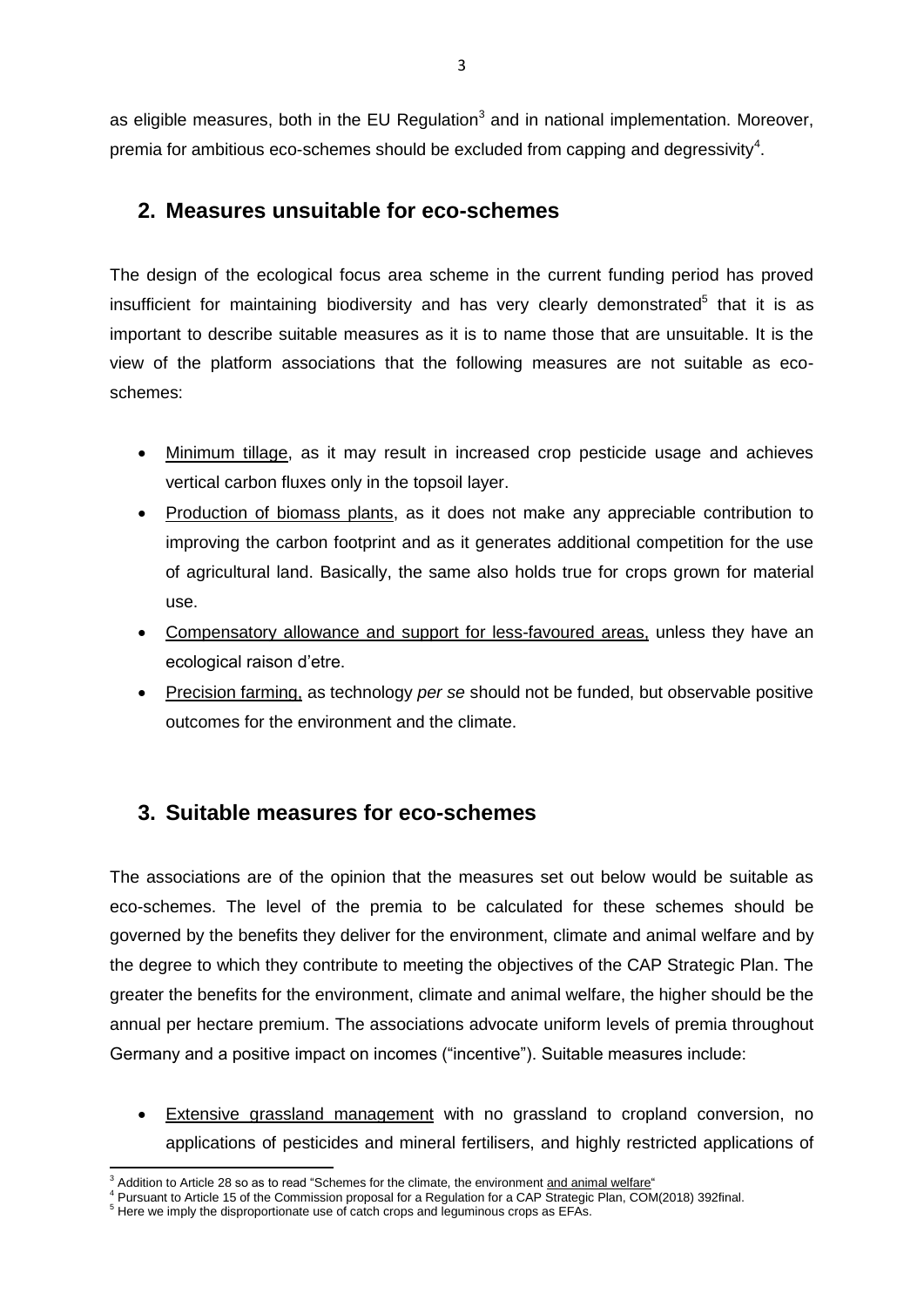organic fertiliser, thus supporting the objectives of species protection, water protection, and climate change mitigation. Where intensive grassland management is followed by extensification, the associations recommend a graduated premium which is lowest in the first year and increases year-on-year thereafter.

- Extensive arable production with no applications of pesticides and mineral fertilisers and highly restricted applications of organic fertiliser / no fertiliser applications (species protection, water protection, climate change mitigation). Where intensive arable production is followed by extensification, the associations recommend a graduated premium which is lowest in the first year and increases year-on-year thereafter.
- Production of leguminous crops without applications of pesticides and fertilisers, given that the ability of these crops to fix atmospheric nitrogen can replace the need for mineral fertilisers to a certain degree. Only a proportion of legumes going beyond the obligations under 'conditionality' should be eligible (soil protection, climate change mitigation, potentially nature conservation).
- Extensive pasture-based livestock production<sup>6</sup>, given that grazing by sheep, goats and cattle can maintain grassland biological diversity and also increase soil carbon sequestration (species protection, water protection, climate change mitigation).
- Establishment of arable fallow, given that such lands are refuges and areas for the regeneration of numerous species of flora and fauna and given that they may also contribute to water protection and climate change mitigation (nature conservation, water protection, climate change mitigation).
- Establishment of sown wildflower strips and flowering strips for beneficials as well as of sequential patches of annual flowering plants with a view to integrating species-rich and flowering strips or patches into the agricultural landscape as a natural resource base and food source for numerous pollinators and other fauna (nature conservation).
- Establishment of tillage plots managed with a view to light-loving species ('*Lichtäcker'*), and cereal crops with widely spaced drills and undersown flowering plants, with no pesticide applications and reduced fertiliser use; the aim being production-integrated, flower-rich habitats for fauna and flora as well as a reduction in pesticide use over extended areas, thus fostering water protection (nature conservation, water protection).
- Management of traditional orchards, given that these are explicitly particularly biodiverse habitats of the cultural landscape and, moreover, contribute to the cultural identity of agricultural landscapes in Germany (nature conservation, cultural landscape protection).

**<sup>.</sup>**  $6$  Between 0.5 and 1.4 LU/ha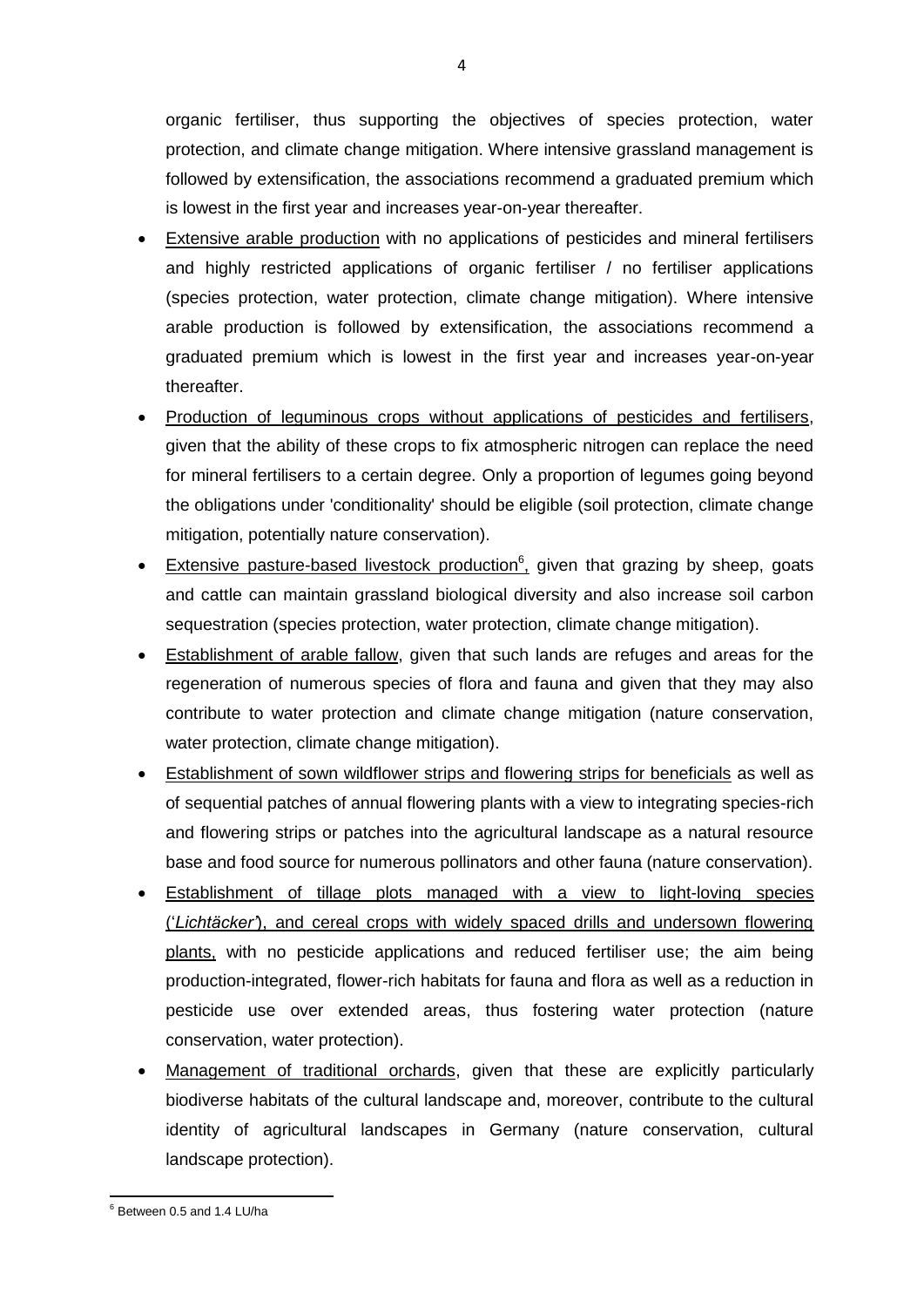- High proportion of landscape elements on the farm, going beyond the minimum requirements under 'conditionality' (species protection, water protection, soil protection).
- High proportion of permanent grassland under grazing management on the farm, going beyond the minimum requirements under 'conditionality' (climate change mitigation).
- High level of crop species diversity on the farm, going beyond the minimum obligations under 'conditionality'.

In addition to the area-based measures listed above, the associations believe it is necessary to make eligible for funding measures designed to restructure livestock production, e.g. straw bedding, outdoor access or significantly more space for housed livestock. Remuneration for these services should be sufficiently attractive for the farms, and the option envisaged by the EU Commission to provide additional supports (top up) per eligible area should be utilised to this end.<sup>7</sup>

Basically, there are three possible variants for the implementation of the support measures:

- Area-based support (similar to agri-environmental and climate change mitigation measures in Pillar 2);
- Package solutions, i.e. bundles of measures per farm that are implemented in conjunction (similar to the current greening; could also be implemented by way of farm certifications);
- Farm-based assessments (point systems) which in the context of the initial scheme application would record the farms' services provided in the areas of environmental protection and climate change mitigation and subsequently provide results-based remuneration. This type of system would give farm holdings the flexibility to select eco-scheme measures from a catalogue of measures in such a manner that these are tailored to the farm context and help generate income.

As a matter principle, these eco-schemes should be accompanied by whole farm consultancy for implementation (supported under Pillar 2).

**.** 

 $7$  Pursuant to Article 28 (6)(a) of the Draft Regulation COM (2018) 392final:

<https://ec.europa.eu/transparency/regdoc/rep/1/2018/EN/COM-2018-392-F1-EN-MAIN-PART-1.PDF>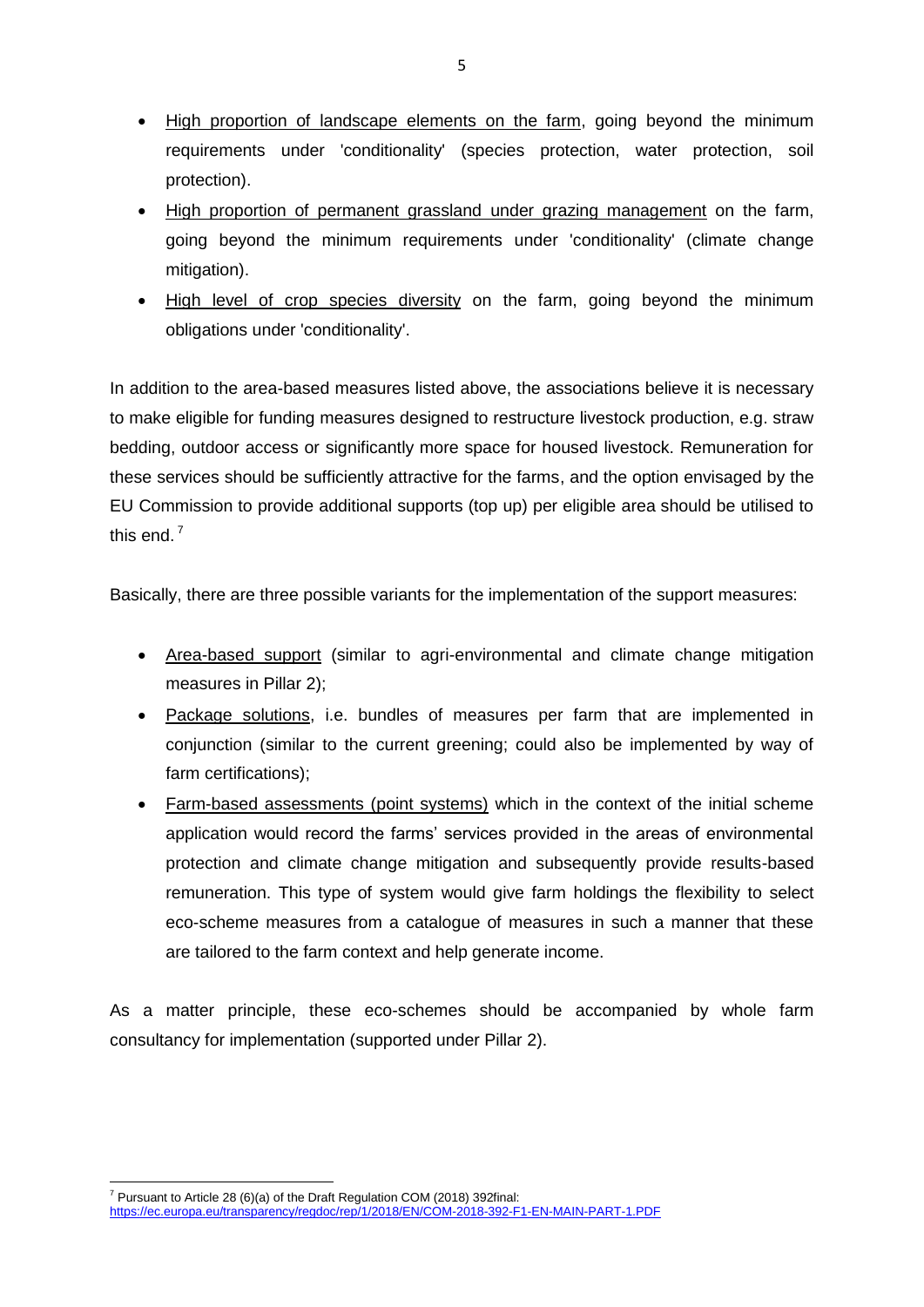### **4. Eco-schemes within the "green architecture"**

The services supported as part of the eco-schemes must go beyond the minimum requirements under the expanded conditionality. This is something the member states must take into account when working out the details of the proposed rules and in their implementation. Clear distinctions are called for when it comes to these supports. For example, minimum crop rotations are to be defined with which farmers must comply as part of the conditionality requirements; it is the view of the associations that these crop rotations should also include a minimum proportion of leguminous crops. The eco-schemes with regard to crop species diversity and proportions of leguminous crops must go beyond the minimum proportions required under 'conditionality' accordingly. <sup>8</sup>

Similarly, there must also be a clear demarcation between the eco-schemes and the agrienvironmental and climate measures (AUKM) under Pillar 2. Some of the measures proposed above as potential eco-schemes are currently offered by some of the German *Länder* as part of their Rural Development Programmes. However, the challenges faced by the farming sector, as described in the introduction, set the bar much higher for all the *Länder.* Therefore, the nationwide and broad introduction of the proposed eco-schemes is as necessary as the expansion of regionally specific support measures as part of the agrienvironmental and climate measures (AUKM).<sup>9</sup>

Berlin. March 21, 2019.

#### **Signatory associations:**

Arbeitsgemeinschaft bäuerliche Landwirtschaft e.V. (AbL) (German family farmers' organization) Bund für Umwelt und Naturschutz Deutschland e.V. (BUND) (Friends of the Earth, Germany) Bund Ökologische Lebensmittelwirtschaft e.V. (BÖLW) (Umbrella association for the German organic farming and food sector) Bundesverband Beruflicher Naturschutz e.V. (BBN) (National federation of professional conservationists) Bundesverband Berufsschäfer e.V. (BVBS) (National federation of professional shepherds) Bundesverband Deutscher Milchviehhalter e.V. (BDM) (German national federation of dairy farmers) Deutscher Naturschutzring e.V. (DNR) (German League for Nature Conservation and Environmental Protection)

 $\overline{a}$ <sup>8</sup> For further details see [German only]: Deutscher Verband für Landschaftspflege (DVL 2019): Die Gemeinwohlprämie und die "Öko-Regelungen" in der neuen GAP-Architektur nach 2020. p. 11[, https://www.lpv.de/fileadmin/user\\_upload/190117-DVL-](https://www.lpv.de/fileadmin/user_upload/190117-DVL-GWP.pdf) $GWP.pdf$ 

On the differentiation between eco-schemes and AUKM, also see DVL 2019, 12 ff [German only] [https://www.lpv.de/fileadmin/user\\_upload/190117-DVL-GWP.pdf](https://www.lpv.de/fileadmin/user_upload/190117-DVL-GWP.pdf)